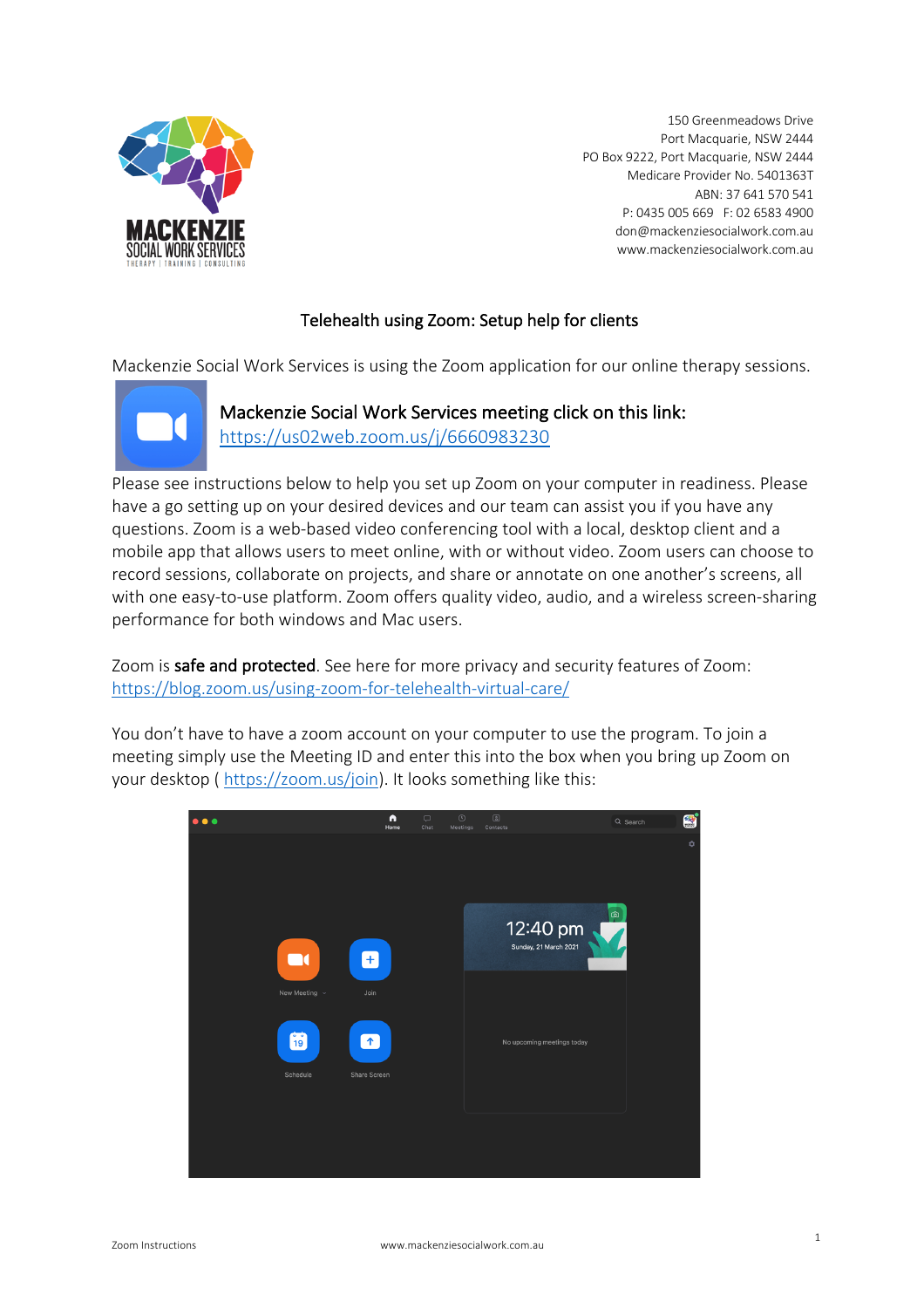You then enter the meeting ID that has been sent to you by your therapist (via SMS) and hit "join". The screen will open up. Click "Use internet Audio" when the dialogue box opens up



Alternately, you may choose to open a Zoom Account. Follow the prompts below to download this for your computer or go to the App store to download the App onto your phone or tablet.

#### 7 Easy Steps to Creating a Zoom Account on your computer or phone:

- 1. Go to https://zoom.us/ and click on " Sign up It's Free " button.
- 2. Enter your work email address.
- 3. Go into email and look for an email from Zoom called " Please Activate your Zoom Account ". If you can't see it after a couple of minutes check your Spam folder.
- 4. Open the email and click on the " Activate Account " button. You'll be taken to a "Welcome to Zoom " page.
- 5. Enter your First and Last name and a password.
- 6. You can 'Skip' the next steps. Your account should now be setup.
- 7. At the top right of the screen you'll see "Resources". Click this and select "Download Zoom Client". This will download a program onto your computer and makes it much easier to create and join meetings.

If you haven't connected within a couple of minutes, I will call/text to see if you need any help. Make sure the microphone is on when you start the call.

Other Technical requirements: There are few important things we will check when you have your Technical Check or prior to starting your first session. Make sure you have:

- A computer/ laptop/ smartphone or tablet
- Headphones
- Webcam (most devices have this built in)
- An internet connection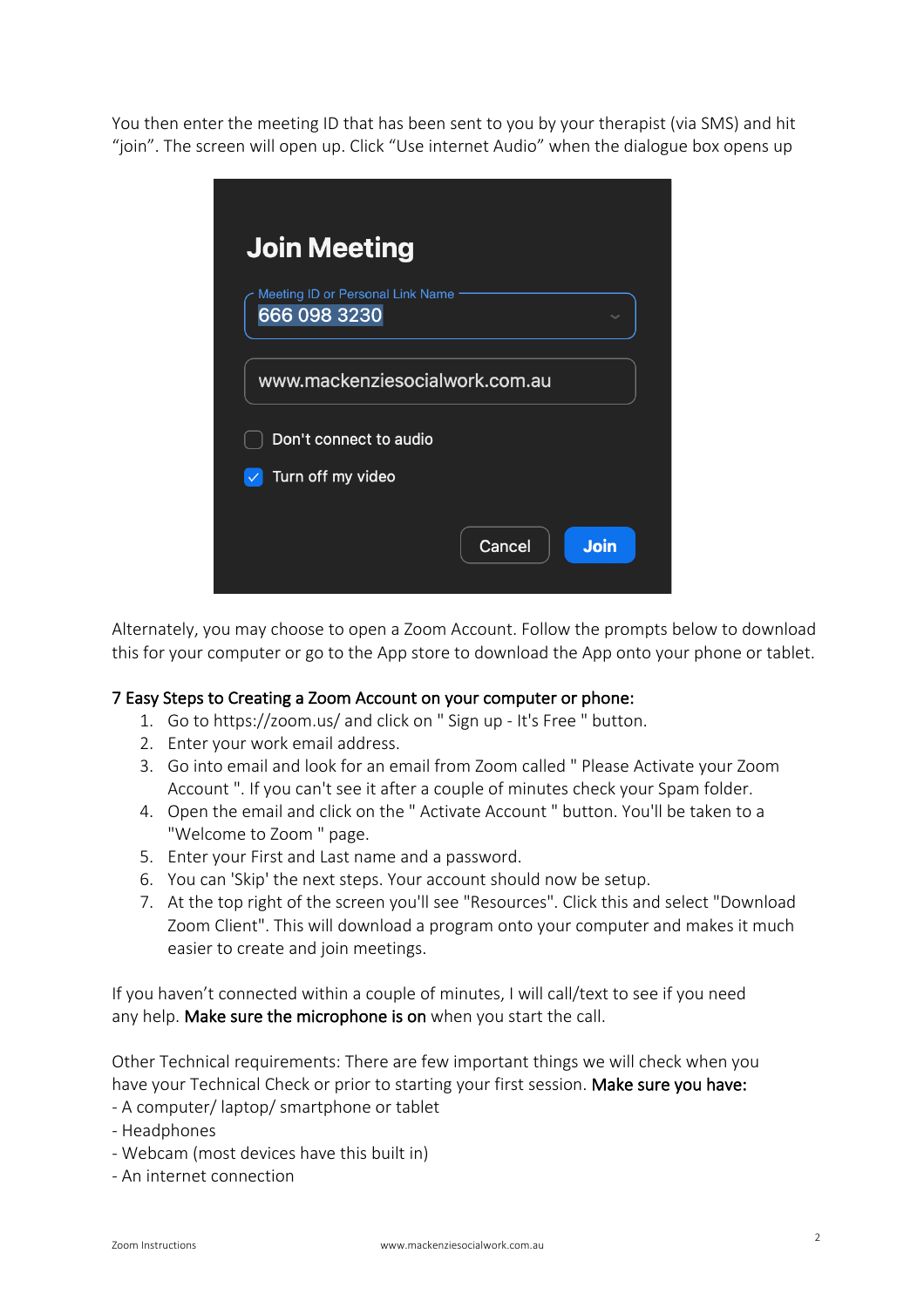- A notebook to take any notes
- A quiet place to talk privately (ask others to leave the room).

Avoid setting up where there is a window behind you unless you are able to close some blinds as it can make it hard to see you. I can help you with this when they are online.

Please let us know if you have any further questions.

## How to Join a Zoom Meeting

Mackenzie Social Work Services meeting click on this link: https://us02web.zoom.us/j/6660983230

# Meeting ID: 666 098 3230 \* No password required

I will let you into the Zoom room at the commencement time of your appointment.



# If joining from a mobile device

If you are joining from a mobile device (Android smartphone/tablet, Apple iPhone/iPad), it will simply prompt you to download the Zoom Cloud Meetings app from the App/Play Store. Visit https://support.zoom.us/hc/en-us/sections/200305413-Mobile for more details

### If joining from a computer

When entering a Zoom meeting for the first time, from a computer you will need to download a small application file. Follow the prompts. This process is easy to complete on all commonly used browsers (eg. Chrome).